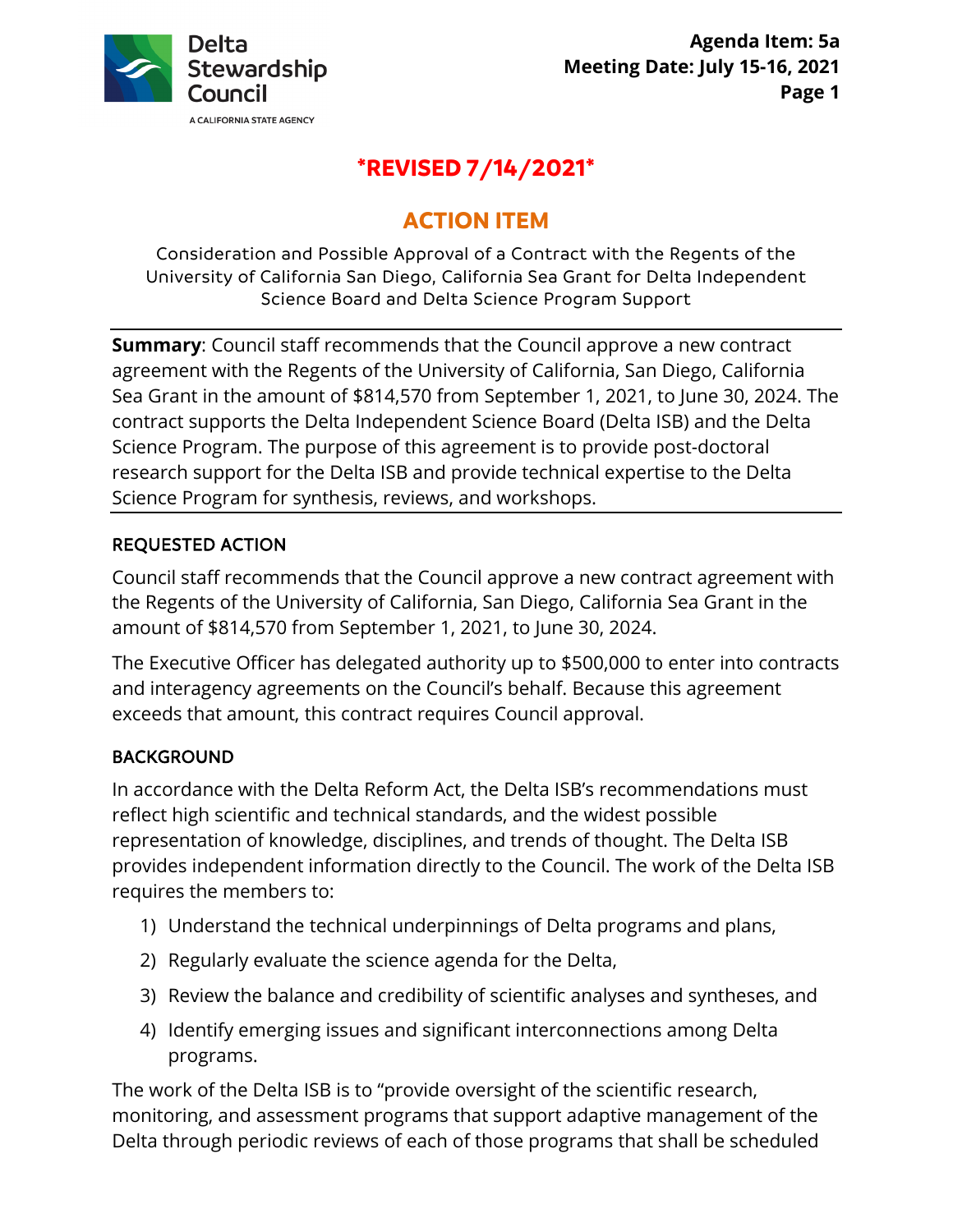Delta … carried out through funding research, synthesizing and communicating based adaptive management…." (Cal. Wat. Code section 85280(b)(4).) to ensure that all Delta scientific research, monitoring, and assessment programs are reviewed at least once every four years." (Cal. Wat. Code section 85280(a)(3).) The mission of the Delta Science Program is "to provide the best possible unbiased scientific information to inform water and environmental decision making in the scientific information to policymakers and decisionmakers, promoting independent scientific peer review, and coordinating with Delta agencies to promote science-

 data analysis, and interviews, while also preparing technical presentations and researchers will provide needed reinforcement to help the ISB make progress on advice, and workshop panelists. The post-doctoral researchers funded under this agreement will be identified and administered by California Sea Grant. These post-doctoral researchers will be expected to support the Delta ISB for two years by reviewing relevant literature, science communication products such as videos, briefing sheets, and manuscripts to be submitted for publication in peer-reviewed journals. New post-doctoral significant work plan commitments. The products from post-doctoral researchers will not substitute for the final reports and recommendations of the Delta ISB reviews, which are authored solely by Delta ISB members. California Sea Grant will also provide technical expertise to the Delta Science Program for synthesis, review,

 This agreement will provide technical expertise for the Delta Science Program to this agreement would expand this service for all Delta Science Program directed action proposals to unify our independent proposal review process. support the proposal review process for non-competitive critical science investigations, independent scientific peer review, advice, synthesis, and science workshops. California Sea Grant already provides independent scientific review of applications for the Delta science proposal solicitations and Delta Science Fellows;

# CALIFORNIA SEA GRANT COLLEGE PROGRAM

 administered by the University of California and is based at the Scripps Institution The California Sea Grant college program, University of California San Diego, Scripps Institute of Oceanography, sponsors and administers scientific research, fellowships, and panels of scientific advisors that contribute to the growing body of knowledge about coastal and marine resources, and helps solve contemporary marine-related problems. California Sea Grant is the largest of the 34 Sea Grant programs nationwide and draws on the talents of scientists and engineers at public and private universities and other research institutions throughout the state. It is of Oceanography in La Jolla, California. The California Sea Grant program is funded